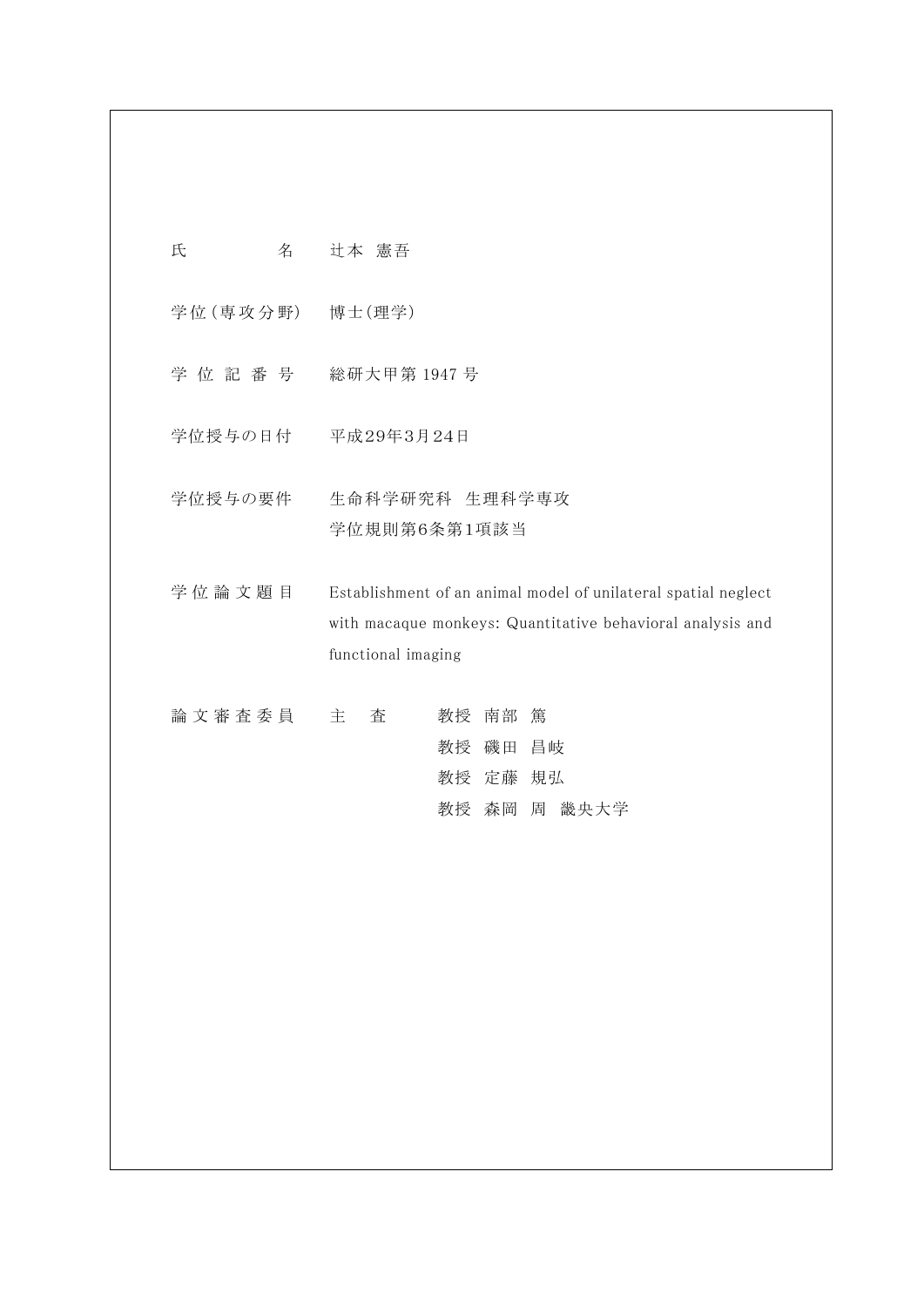## 論文の要旨

Summary (Abstract) of doctoral thesis contents

Unilateral spatial neglect (USN) is a characteristic failure to explore the side of space contralateral to a brain lesion, which cannot be explained by primary sensory or motor disorders. The neural mechanisms of USN involve the dorsal attention network (DAN) and the ventral attention network (VAN). The most influential theory in recent years proposed that USN is caused by damage to VAN. The theory also hypothesized the neural mechanisms of USN as follows. The damage to VAN reduces the functional connectivity of the ipsi-lesional DAN and enhances the functional connectivity of the contra-lesional DAN. This imbalance causes the symptoms of USN. However, this hypothesis has not been experimentally validated. The purpose of this study is (1) to establish a monkey model of USN by testing monkeys with behavioral tasks and (2) to elucidate the neural mechanisms of USN in the monkeys using functional magnetic resonance imaging (fMRI) techniques. Previous anatomical and imaging studies suggest that the homologous region of VAN in humans includes the superior temporal gyrus (STG) in monkeys. Based on this knowledge, I made a surgical lesion in the right STG of four monkeys and investigated the effects of the lesion using behavioral tasks and functional imaging techniques.

To establish a monkey model of USN (the purpose #1), three kinds of behavioral tasks were used. (i) In a 'food-choice' task, six wells were presented to the monkeys in their cage. If the monkeys selected a target well which had a cover in a striped pattern, the monkeys got the reward. In this task, the mean reaction time to touch the target in the contra-lesional side was longer than that in the ipsi-lesional side for 3 months after the lesion in three monkeys. (ii) In a 'target-selection' task, visual stimuli were presented on a display with a touch panel. The visual stimuli consist of one target and nine distractors. If the monkeys touched the target within 2 sec, the monkeys got a reward. In this task, the mean reaction time for the target in the contra-lesional side was longer than that for the target in the ipsi-lesional side for more than two months after the lesion in three monkeys. (iii) In the free-viewing task, gaze positions were measured in a head-free condition while the monkeys freely viewed natural images. In this task, gaze positions were strongly biased toward the ipsi-lesional side of the display for more than one month after the lesion in three monkeys. Sensory deficits and motor deficits were not detected in behavioral tasks and clinical tests. These results suggest that the monkeys with the right STG lesion showed similar behavioral deficits to those of human USN patients. These results suggest that a monkey model of USN was established in this study.

Next the neural mechanisms of USN in the monkeys were examined using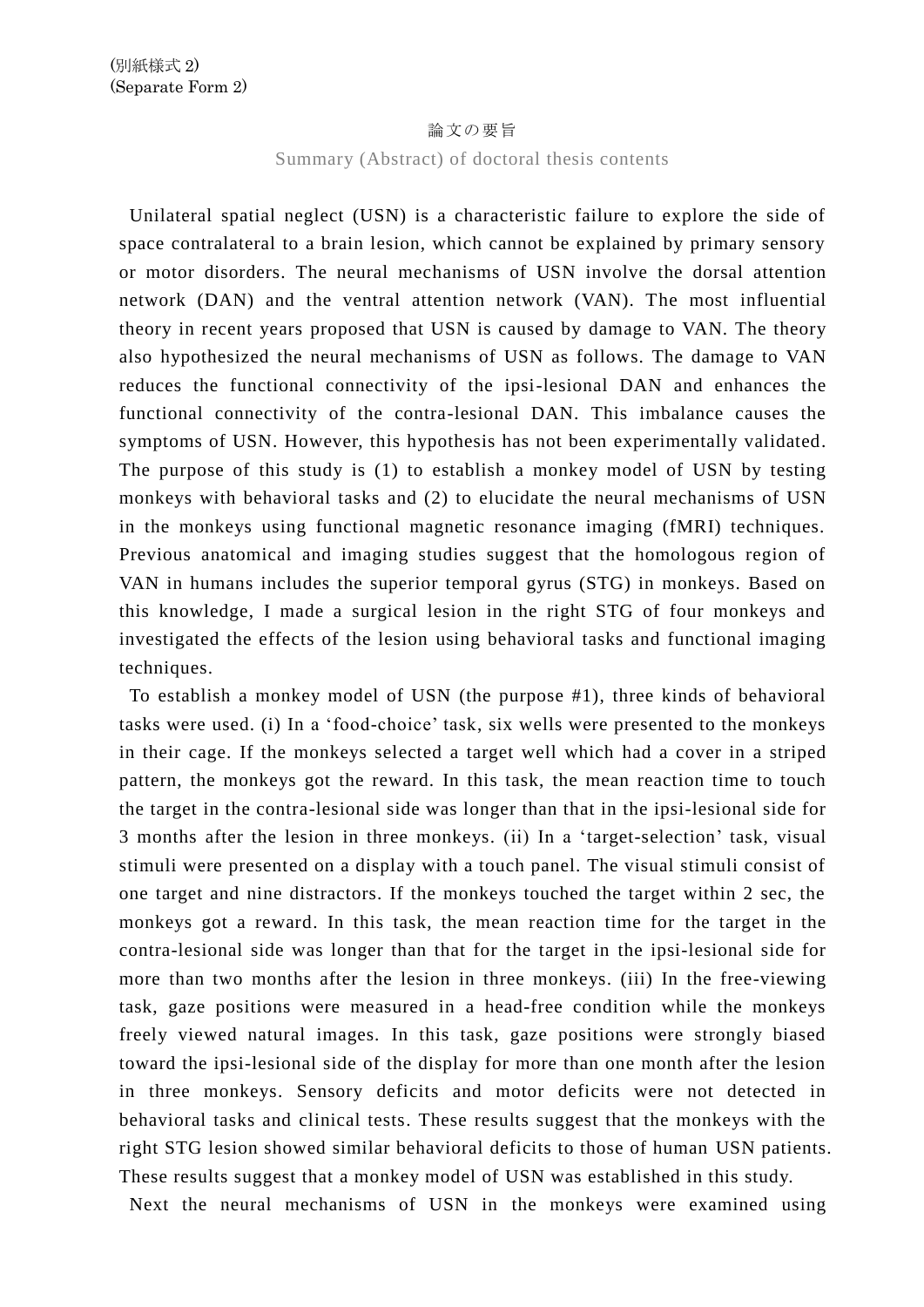functional imaging techniques (the purpose #2). For this purpose, resting-state fMRI was used to evaluate functional connectivities in DAN in the monkeys under anesthesia. To quantify the functional connectivities in DAN, temporal correlations between MR signals in the frontal eye field (FEF) and those in the lateral intraparietal area (LIP) were calculated. The functional connectivity between the ipsi-lesional FEF and the ipsi-lesional LIP was significantly decreased for two weeks after the lesion in three monkeys. On the other hand, the functional connectivity between the contra-lesional FEF and the contra-lesional LIP was significantly increased at one week after the lesion in three monkeys. Both the functional connectivity between the contra-lesional FEF and the ipsi-lesional LIP and the functional connectivity between the ipsi-lesional FEF and the contra-lesional LIP were significantly decreased for three months after the lesion in three monkeys. These results suggest that the acute stage of the lesion can be characterized by an imbalance between the connectivity within the ipsi-lesional DAN and the connectivity within the contra-lesional DAN. On the other hand, the chronic stage of the lesion can be characterized by reduced inter-hemispheric interaction between the ipsi-lesional DAN and the contra-lesional DAN. These results suggest that neural mechanisms similar to those hypothesized to explain USN in human patients were identified in the current study.

Taken together, the current study established a monkey model of USN and succeeded in elucidating the neural mechanisms of USN in the monkeys. The current study will contribute to develop new rehabilitation strategies by incorporating the idea that different networks are involved in different recovery stages of USN.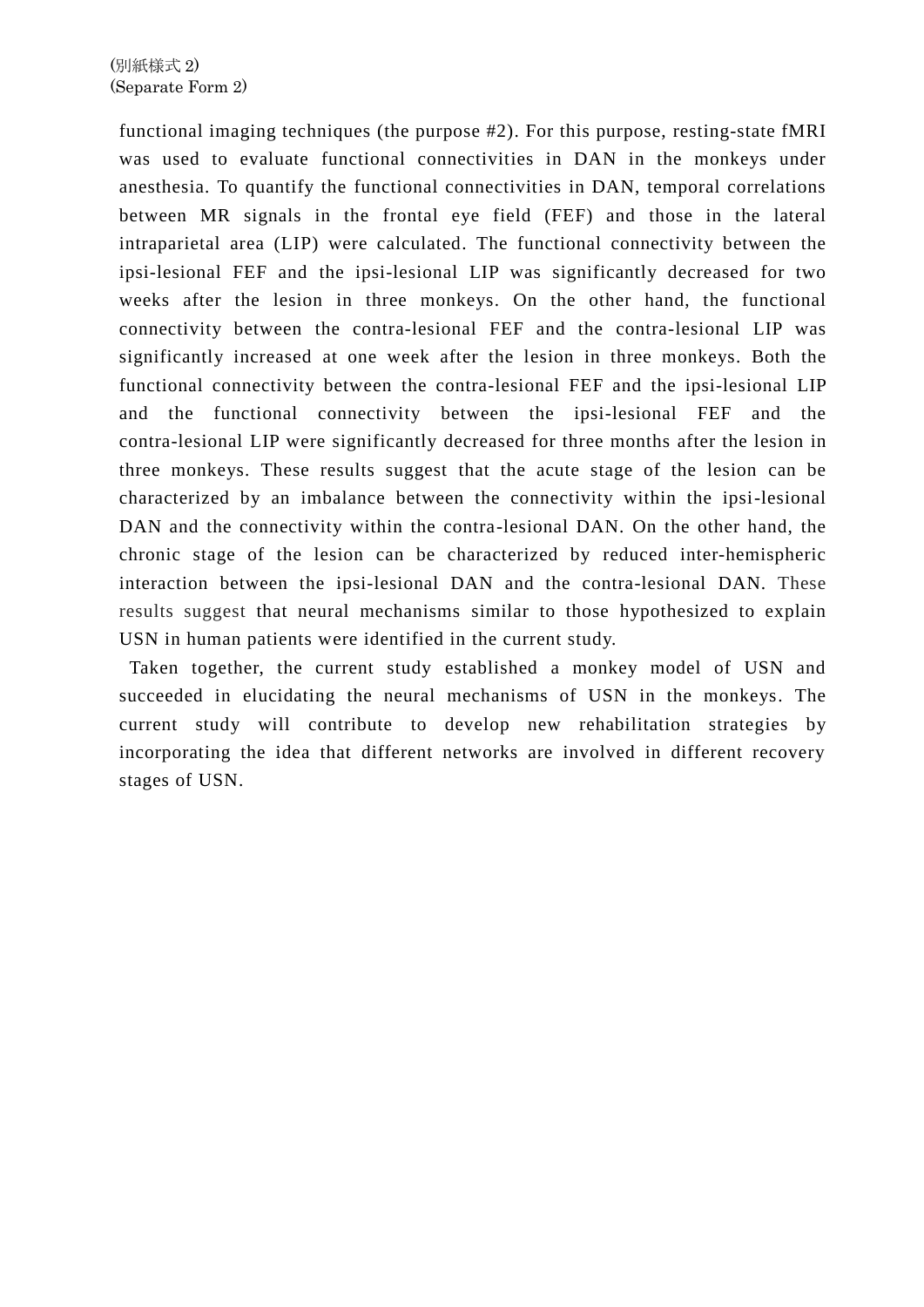## 博士論文審査結果の要旨

Summary of the results of the doctoral thesis screening

ヒトの右頭頂葉を中心に右脳が損傷を受けると、反対側の空間にある感覚刺激に反応す ることができなくなる半側空間無視という症状を呈する。そのメカニズムに関しては、大 脳皮質の背側注意経路(DAN)と腹側注意経路(VAN)が関与しており、責任病巣である VAN が損傷されると、同側の DAN の機能的結合の低下と対側の DAN の機能的結合の増大が生じ、 この左右の DAN の機能の不均衡によるものと考えられている。しかし、適切な動物モデル がないことから、検証が不十分であった。そこで、本出願者は、マカクザルで半側空間無 視の動物モデルを確立するとともに、機能的核磁気共鳴画像法(fMRI)を用いて、その神経 メカニズムを解明することを試みた。

サルにおいては、右上側頭回(STG)が VAN の重要な構成部位と考えられる。そこで、4 頭のニホンザルで右 STG に外科的に損傷を加えて、実際に損傷されていることを MRI で確 認したのち、以下の行動観察を行った。(1)サルの眼前に蓋の付いた 6 つの容器があり、 そのうち蓋が縞模様の容器には餌が隠されている。右 STG の損傷後には、縞模様の蓋が損 傷と対側(左側)に設置された時に、同側(右側)に設置された時と比べて、縞模様の蓋 を開ける応答潜時が有意に延長した。(2)サルの眼前に設置したタッチパネル付きディス プレー上に、1 つの標的(例えば縦縞)と 9 つの妨害刺激(たとえば横縞)が提示され、 この中から標的を見分けタッチすると報酬が得られる。右 STG の損傷後には、標的が損傷 と対側の空間にある時に、同側にある時と比べて、標的にタッチする応答潜時が有意に延 長した。(3)眼前のディスプレーに提示される自然画像を、自由に見ているときの視線計 測を行った。右 STG の損傷後には、視線位置が損傷と対側の空間に位置する確率が、同側 の空間に位置する割合と比べて低かった。(1) ~ (3) の症状は、損傷後 1 ヶ月以上見ら れた。上記の課題遂行時は頭部を拘束していないので、視野によらず症状を示すこと、さ らに視覚 • 聴覚 • 触覚などに異常がないこと、運動機能も正常であることなどから、「損傷 と反対側の空間への反応性の低下」を示す、すなわち半側空間無視モデルと考えることが できる。

次に麻酔下で安静時 fMRI を用いて、右 STG 損傷ザルの DAN の機能的結合を評価した。 サルにおいて DAN を構成すると考えられる前頭眼野(FEF)と頭頂連合野の一部である LIP 野を対象として、計測した MR シグナルの時間的変動の相関を計算した。損傷同側の FEF と損傷同側の LIP の機能的結合は損傷後 2 週間にわたって低下したが、その後、損傷前の レベルに戻った。損傷対側の FEF と損傷対側の LIP の機能的結合は損傷後 1 週間でのみ上 昇した。損傷同側の FEF と損傷対側の LIP の機能的結合、および損傷対側の FEF と損傷同 側の LIP の機能的結合は損傷後 3 ヶ月以上低下し続けた。これらの結果から、損傷直後の 急性期には、損傷同側の DAN の機能的結合の低下と損傷対側の DAN の機能的結合の増大と いう不均衡が、損傷後の慢性期には、左右の DAN の間で相互作用の低下が起こっているこ とを示唆している。

このように出願者は半側空間無視のサルモデルを確立するとともに、その神経メカニズ ムの一端を解明することに成功した。とくに半側空間無視の急性期と慢性期において脳活